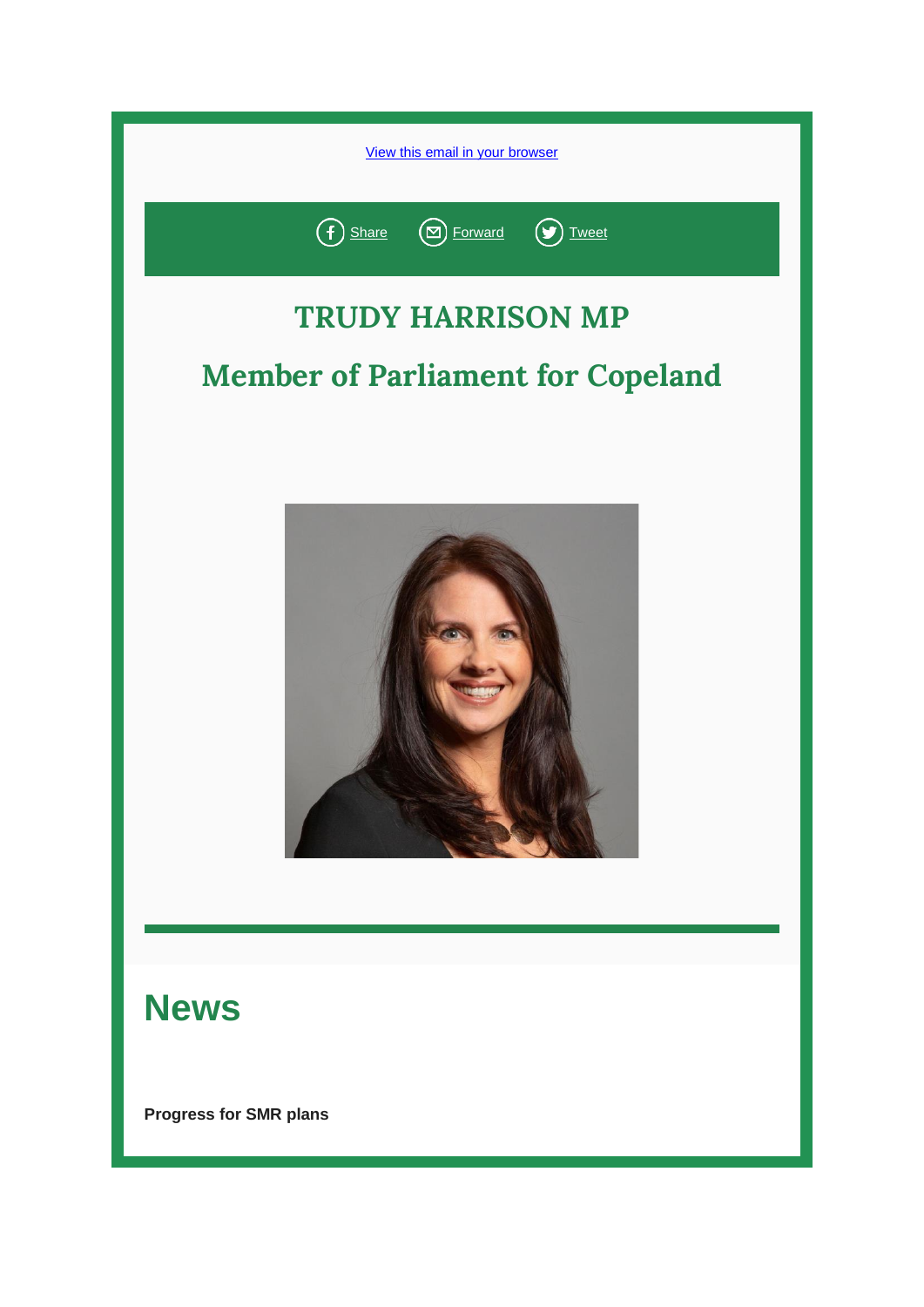

As part of my ongoing work to identify an opportunity for Small Modular Reactors (SMR) in Copeland, I have joined senior representatives from Rolls-Royce SMR to tour land to the [south of the Sellafield site.](https://protect-eu.mimecast.com/s/f0dKCOM3rcpN2n2QTj6aF-?domain=trudyharrison.us16.list-manage.com)

For many reasons, Rolls-Royce believe building their SMRs here makes sense – including the ability to power the grid with affordable low-carbon electricity and to feed energy-intensive industrial processes.

I couldn't agree more. I am committed to the roll-out of SMRs and nowhere stands a better chance of success in hosting the first SMRs than Copeland.

Further to the site visit, I am currently putting the finishing touches to my proposal document that I will present to Government to make the case for deployment of SMRs right here.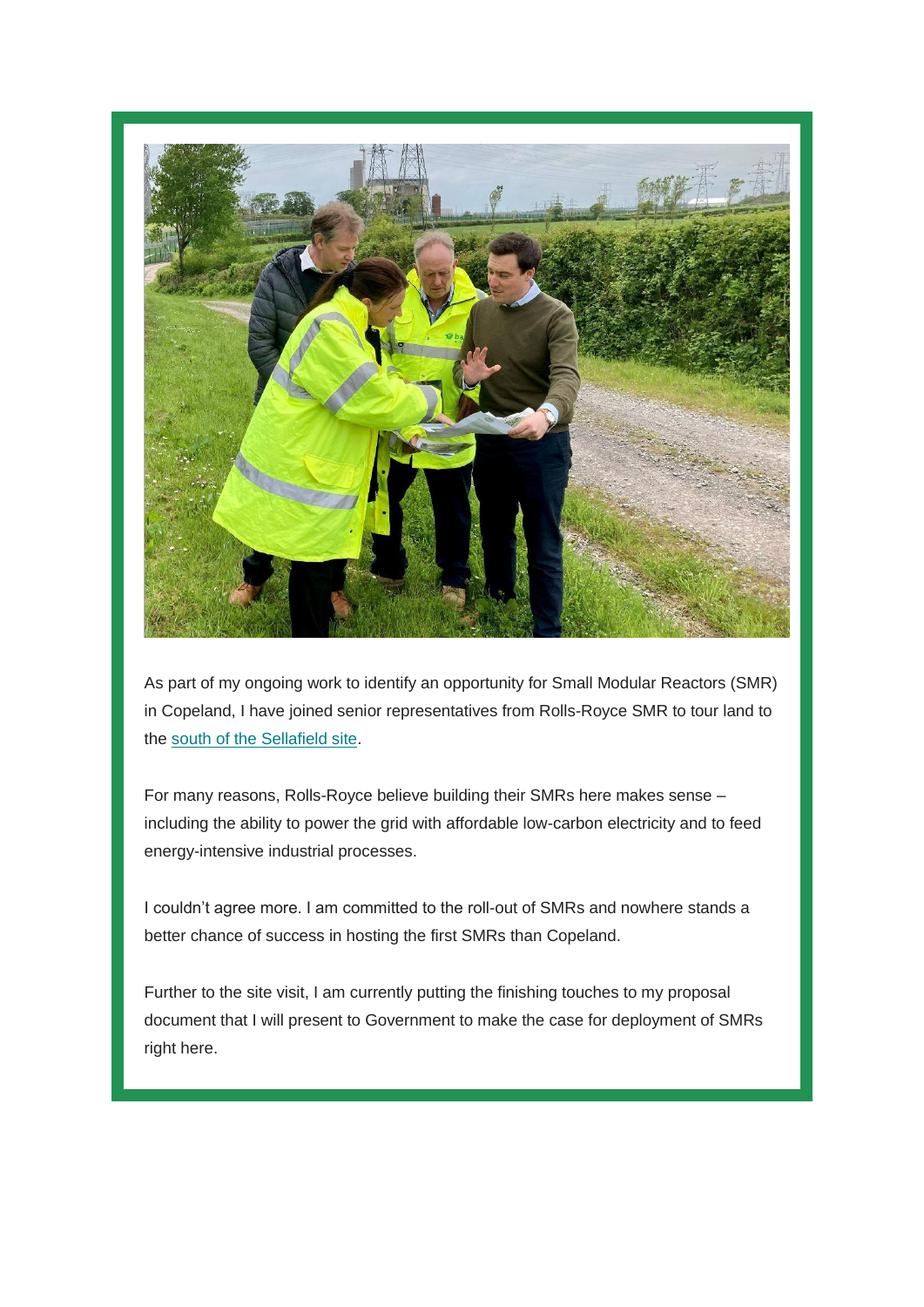#### **Reception for STEP bid**

It was my pleasure to host a reception in the House of Commons to highlight our region's compelling bid to host the [Spherical Tokamak for Energy Production](https://protect-eu.mimecast.com/s/IW68CP73vFK05W5VTm8MjT?domain=trudyharrison.us16.list-manage.com)  [\(STEP\) facility.](https://protect-eu.mimecast.com/s/IW68CP73vFK05W5VTm8MjT?domain=trudyharrison.us16.list-manage.com)



Moorside is on a shortlist of five sites to locate the first-of-a-kind nuclear commercial fusion power plant, and I was joined by community leaders from Copeland – including representatives from bid leaders Cumbria Local Enterprise Partnership and Copeland Borough Council – to show our mutual support for the project.

The UKAEA is making a recommendation on a preferred site to Government, with the Department for Business, Energy and Industrial Strategy (BEIS) scheduled to make the final decision in later 2022.

#### **Further Town Deal projects revealed**

It is very welcome news to see further announcements from the Town Boards from Millom and Cleator Moor on the transformational proposals for each area.

Thanks to the significant Government funding earmarked for the towns – £20.6m for Millom and £22.5 for Cleator Moor – below is an example of what is proposed:



- *Connecting Millom and Haverigg* will see the walking and cycling infrastructure developed, including improvements to three junctions and the railway station.
- Under *Reactivating Heritage Buildings* scheme for Millom, an Arts and Enterprise Centre is proposed (including a cafe and exhibition space), as well as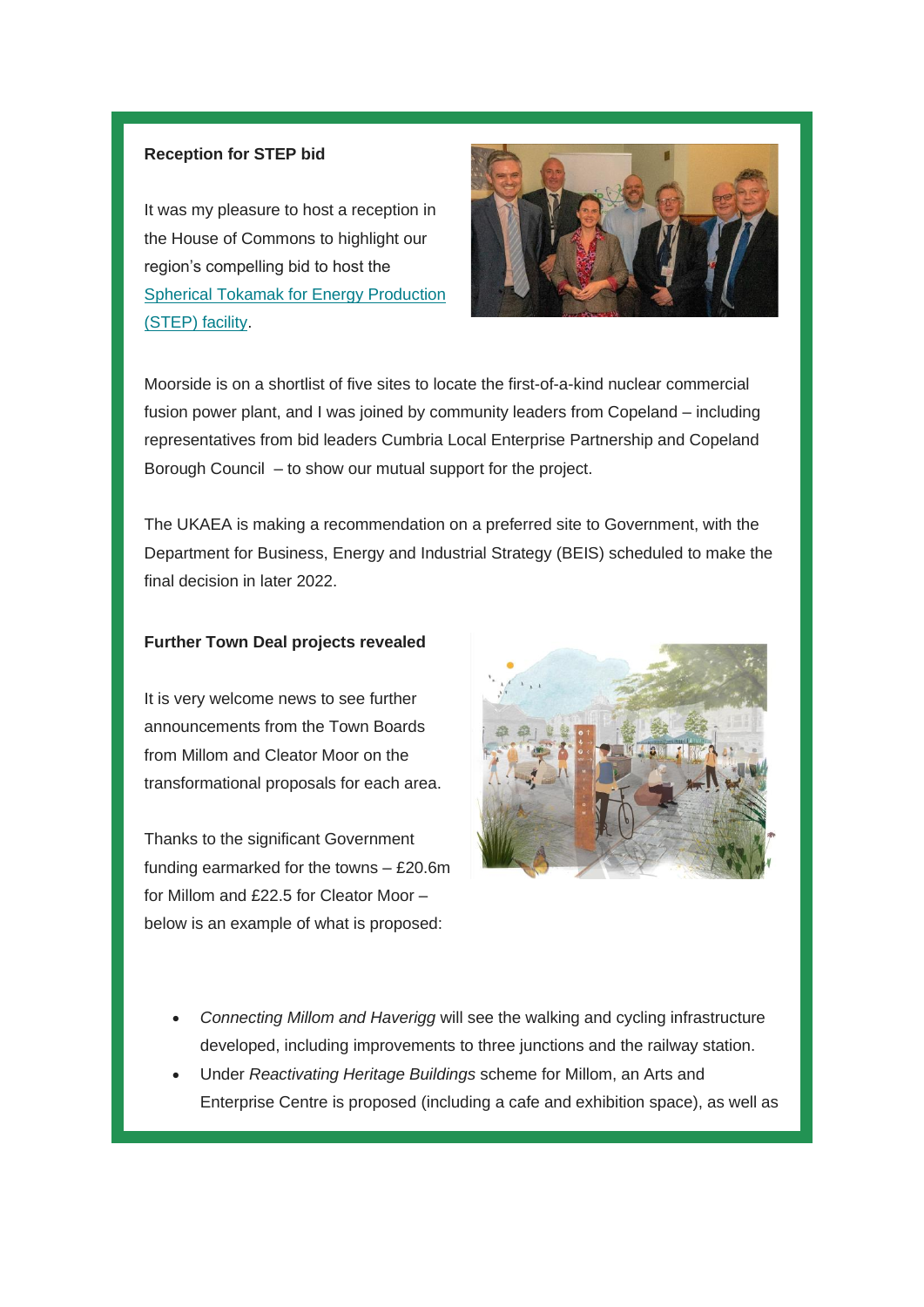improvements to the Market Square (including new cycle stands and EV charging points) and at least four heritage buildings to be refurbished.

- In the *Revitalised Town* project, in Cleator Moor, the money will be used to transform and connect the existing town hall and library into a multi-use community hub, including a café, improved library facilities, youth zone and space for training and community activities. Improvements are also planned to the Phoenix Enterprise Centre building.
- Under *Connected Town*, in Cleator Moor, plans are afoot to reduce congestion, enhance the gateways, provide more opportunities for walking and cycling, and to provide links to the West Cumbria Cycle Network and the C2C cycle route. Seven locations across the town have been earmarked for investment in new or improved paths for cyclists and pedestrians, while three junction improvements are also included in the plans.

For more information on all the projects, visit the respective Town Deal websites for [Millom](https://protect-eu.mimecast.com/s/WOT3CQn9wCkXNONZFOsJrm?domain=trudyharrison.us16.list-manage.com) and [Cleator Moor.](https://protect-eu.mimecast.com/s/PoDqCRO3xsvGgEgZiEmaWW?domain=trudyharrison.us16.list-manage.com)

#### **Covid-19 support available for businesses**

Businesses that have not yet received business rates support following the Covid-19 pandemic may be entitled to financial support from the Covid Additional Relief Fund (CARF).

Types of businesses that may qualify include offices, transport, training, warehouses, factories, car parks and medical facilities.

Businesses can check if they are eligible and apply by June 30 at [Copeland Borough](https://protect-eu.mimecast.com/s/A_xwCVA3BFx2P3PQFNBGl9?domain=trudyharrison.us16.list-manage.com)  [Council's website.](https://protect-eu.mimecast.com/s/A_xwCVA3BFx2P3PQFNBGl9?domain=trudyharrison.us16.list-manage.com)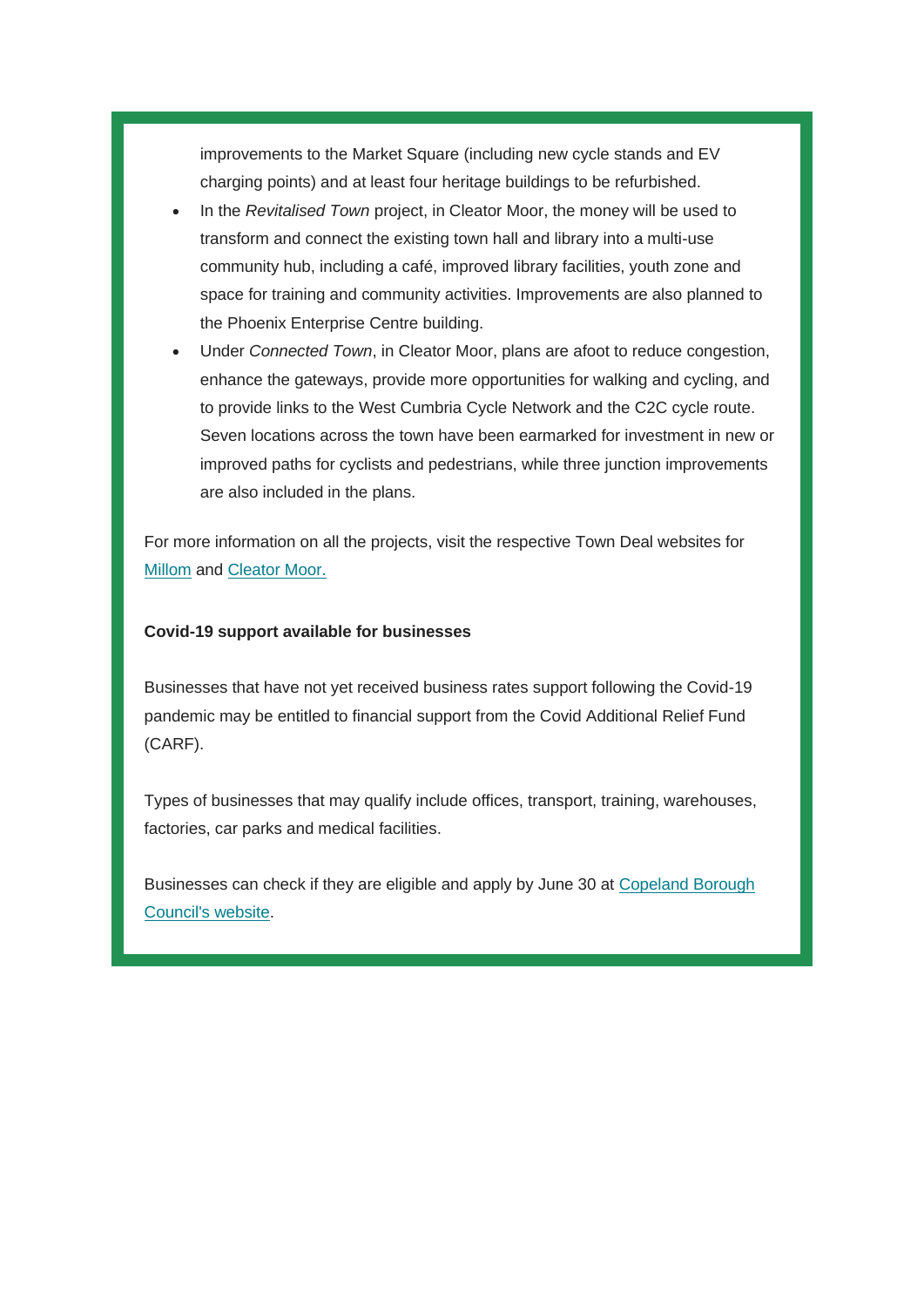#### **Work starts on new phase of hospital**

It is fantastic news that work has started on the second phase of the [West](https://protect-eu.mimecast.com/s/UsKMCWL3Di56yOyoIJd7SR?domain=trudyharrison.us16.list-manage.com)  [Cumberland Hospital redevelopment.](https://protect-eu.mimecast.com/s/UsKMCWL3Di56yOyoIJd7SR?domain=trudyharrison.us16.list-manage.com)

The £40m new-build will replace up to 40 per cent of the original hospital to include a paediatrics unit, a care of the elderly ward, a specialist palliative care/step down ward and a stroke/rehabilitation ward.



The project represents further substantial Government commitment to healthcare in Copeland and builds upon the £90m investment from phase one of the project which was completed in 2015.

This will make a significant difference to the hospitals' patients and their families, staff and the wider community, and I congratulate the team at the hospital for achieving this milestone day.

#### **Broadband funding available**

Up to £2million of additional funding from Cumbria County Council is now available to help homes and businesses in rural areas of Cumbria get access to much faster and more reliable internet connections.

Vouchers from the Government's Gigabit Broadband Voucher Scheme (GBVS) are currently available in Cumbria to subsidise the costs of bringing gigabit broadband to areas suffering with slow speeds.

For more information and to apply, visit [Cumbria County Council's website.](https://protect-eu.mimecast.com/s/rDMjCXL8EiX4M2MruXD1ED?domain=trudyharrison.us16.list-manage.com)

#### **Schools funding announced**

I am delighted that four schools in the Copeland constituency are to receive funding for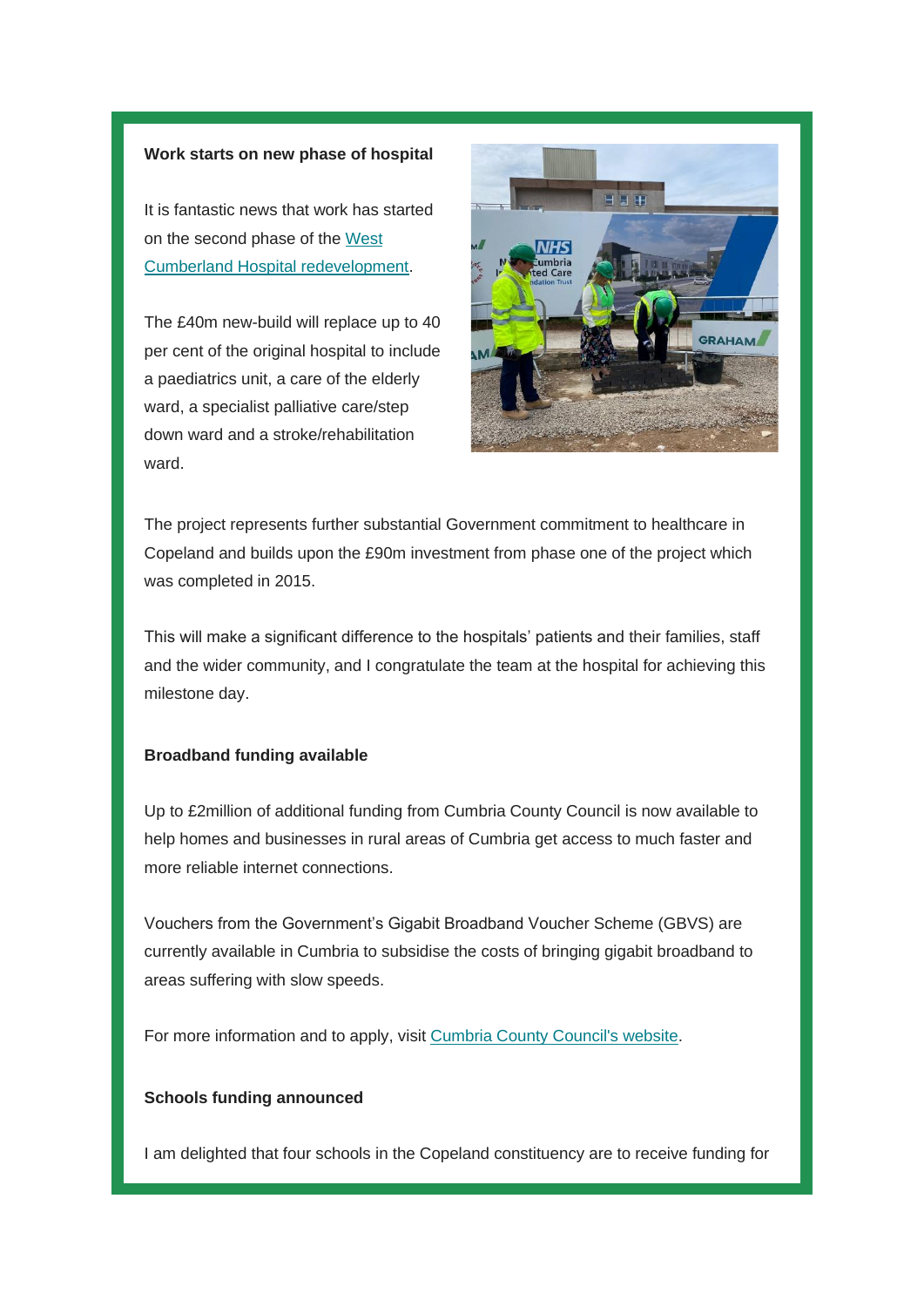building improvements from the Department for Education (DfE).

The DfE has announced the list of successful applicants to its annual round of the Condition Improvement Fund, including:

- West Lakes Academy, to receive funding for partial replacement of its heating system, and replacement of its biomass
- Arlecdon Primary School, to receive funding for a partial electrical refurbishment and partial replacement of its pitched roof coverings
- Thornhill Primary School, to receive funding for a partial electrical refurbishment and fire safety improvements
- Dean School, to receive funding for roof and building structure remedial work

In 2022/23, the Condition Improvement Fund is providing £498m for 1,405 projects in 1,129 academies, sixth form colleges and voluntary-aided schools to address significant issues they cannot meet through their own revenue, including building improvements and compliance, energy efficiency and health and safety.

#### **Pension Credit available**

I am supporting a campaign to encourage those eligible to apply for Pension Credit to help with the cost of living.

Pension Credit is a top-up for vulnerable pensioners, worth an average of £3,300, and while there are 1,698 claimants in Copeland, there remains 25 per cent of people entitled to this support who do not claim it.,

I am encouraging those who are eligible to access this support by visiting the [website.](https://protect-eu.mimecast.com/s/yb3DCYW3GFLD6M6BIzN4-k?domain=trudyharrison.us16.list-manage.com) Alternatively, telephone the Freephone Pension Credit claim line on: 0800 99 1234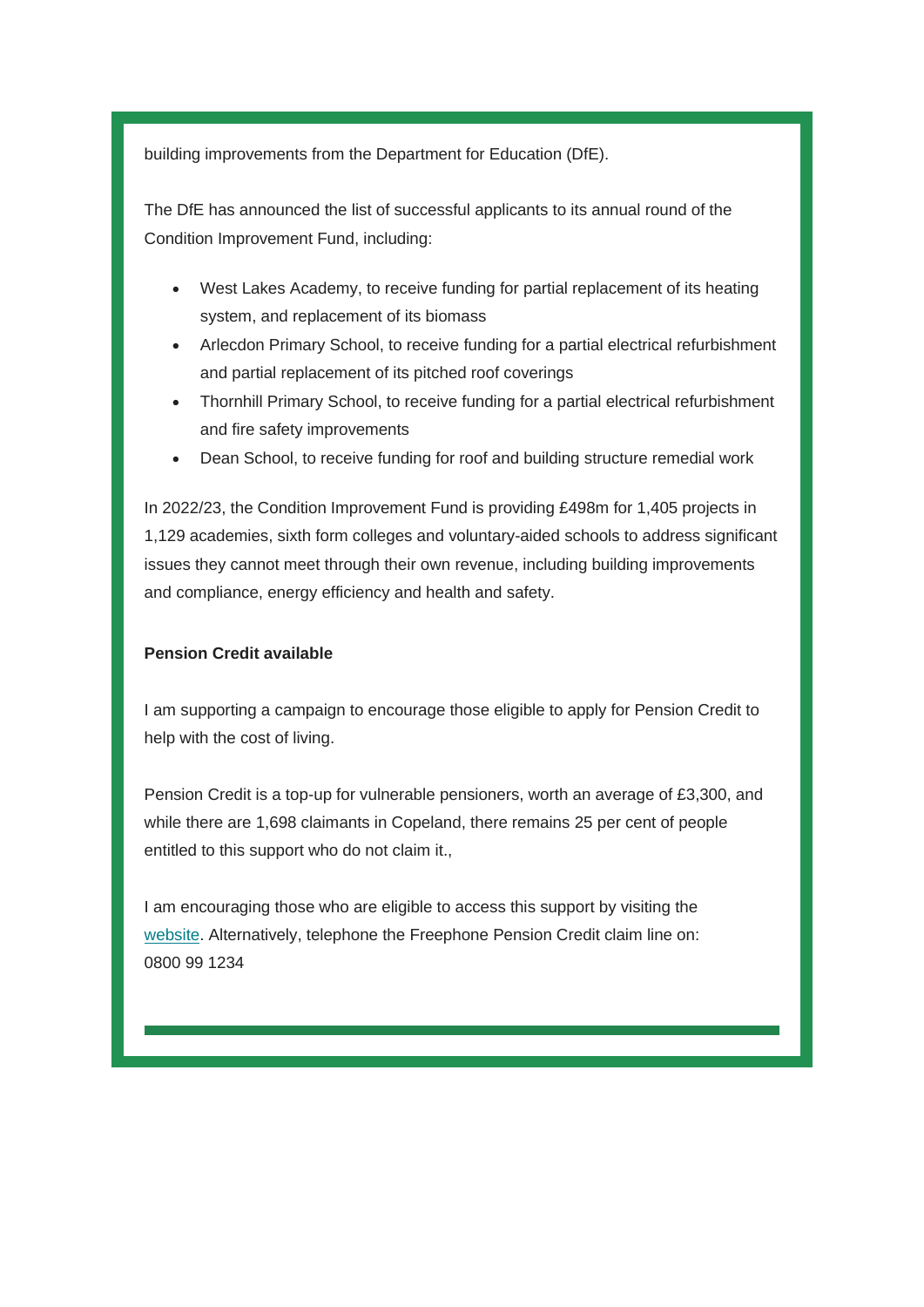# **In the community**



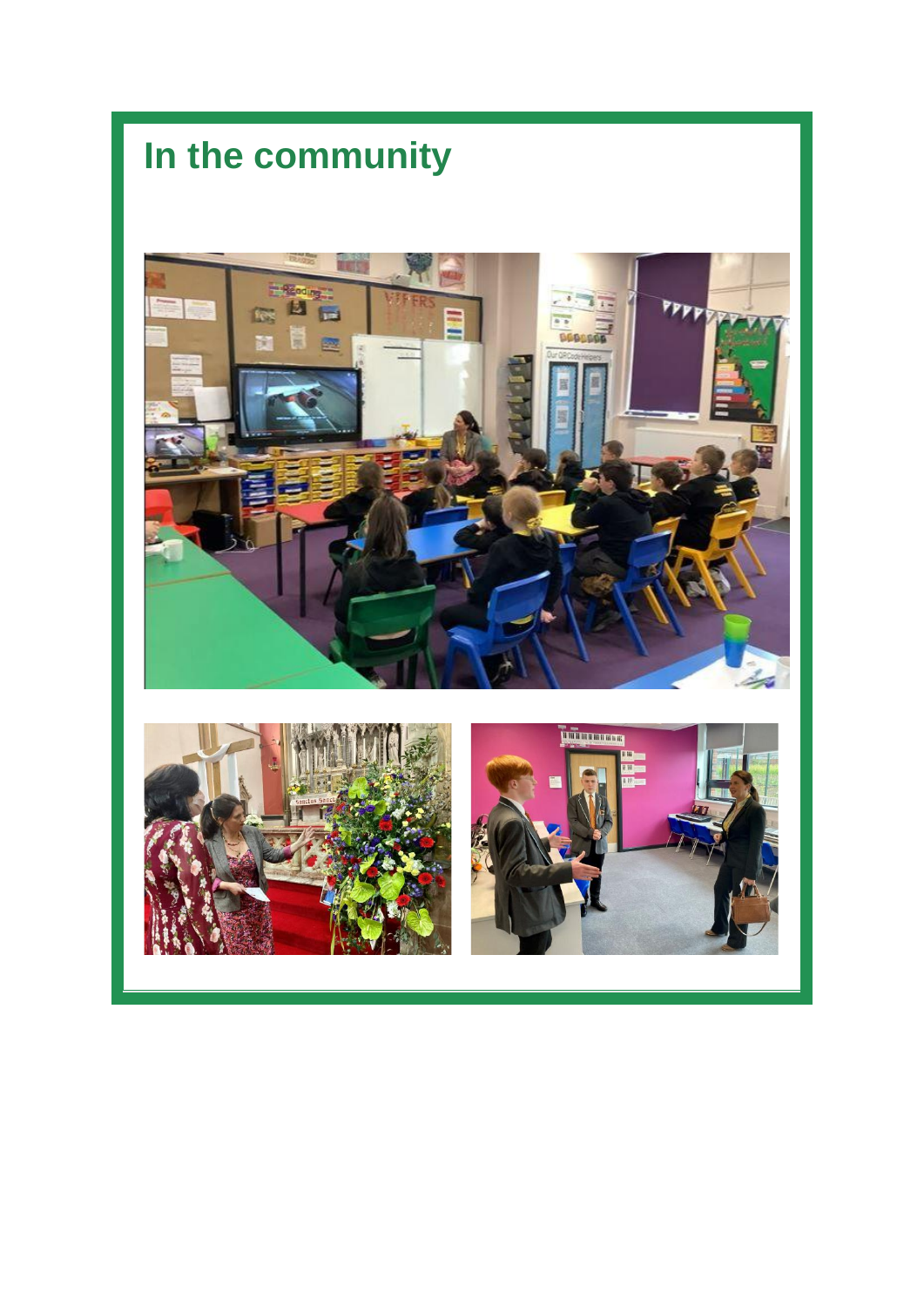

It's been a pleasure to be out and about in the community over the past month, attending visits and events, and meeting with constituents. This has included speaking with the Communications Team at Bransty School (*pictured top*); attending the 150th Anniversary Flower Festival at St Mary's Church, Cleator (*pictured middle left*); touring the new Whitehaven Academy (*pictured middle right*); meeting staff at Enterprise Renta-Car, Whitehaven, to support the launch of their Car Club scheme (*pictured bottom left*); and planting a tree in the Queen's Green Canopy project at Bassenthwaite Lake Station (*pictured middle right*).

# **Consultations and events**

- Copeland Borough Council has announced changes to its kerbside recycling collection service from October; with two bins replacing the current boxes/bag system. Further information is [available online.](https://protect-eu.mimecast.com/s/qGwZCZY7Jt57oloBIEanHR?domain=trudyharrison.us16.list-manage.com)
- The University of Central Lancashire (UCLan) is hosting an open evening at its Westlakes campus on June 23 to showcase the courses on offer. This includes medical and nursing courses, and health and social care. For more information, visit the [event's website.](https://protect-eu.mimecast.com/s/Nya6C1WJ8FM6E3EWu3eZ3p?domain=trudyharrison.us16.list-manage.com)
- Cumbria Local Enterprise Partnership has launched a survey to gauge feedback on its Clean Energy Strategy. View the [strategy](https://protect-eu.mimecast.com/s/njnGC2xK5CpVE1EyTObzdL?domain=trudyharrison.us16.list-manage.com) and complete the [online survey](https://protect-eu.mimecast.com/s/_u_OC3QL5hpXRqRNT6UalY?domain=trudyharrison.us16.list-manage.com) before the June 22 deadline.
- The Department for Education is holding a public consultation into proposals to improve support for children and young people with SEND. Read further details and complete an [online survey](https://protect-eu.mimecast.com/s/AeDUC4QM7hBz7g7kuJgqBX?domain=trudyharrison.us16.list-manage.com) before the July 1 deadline.